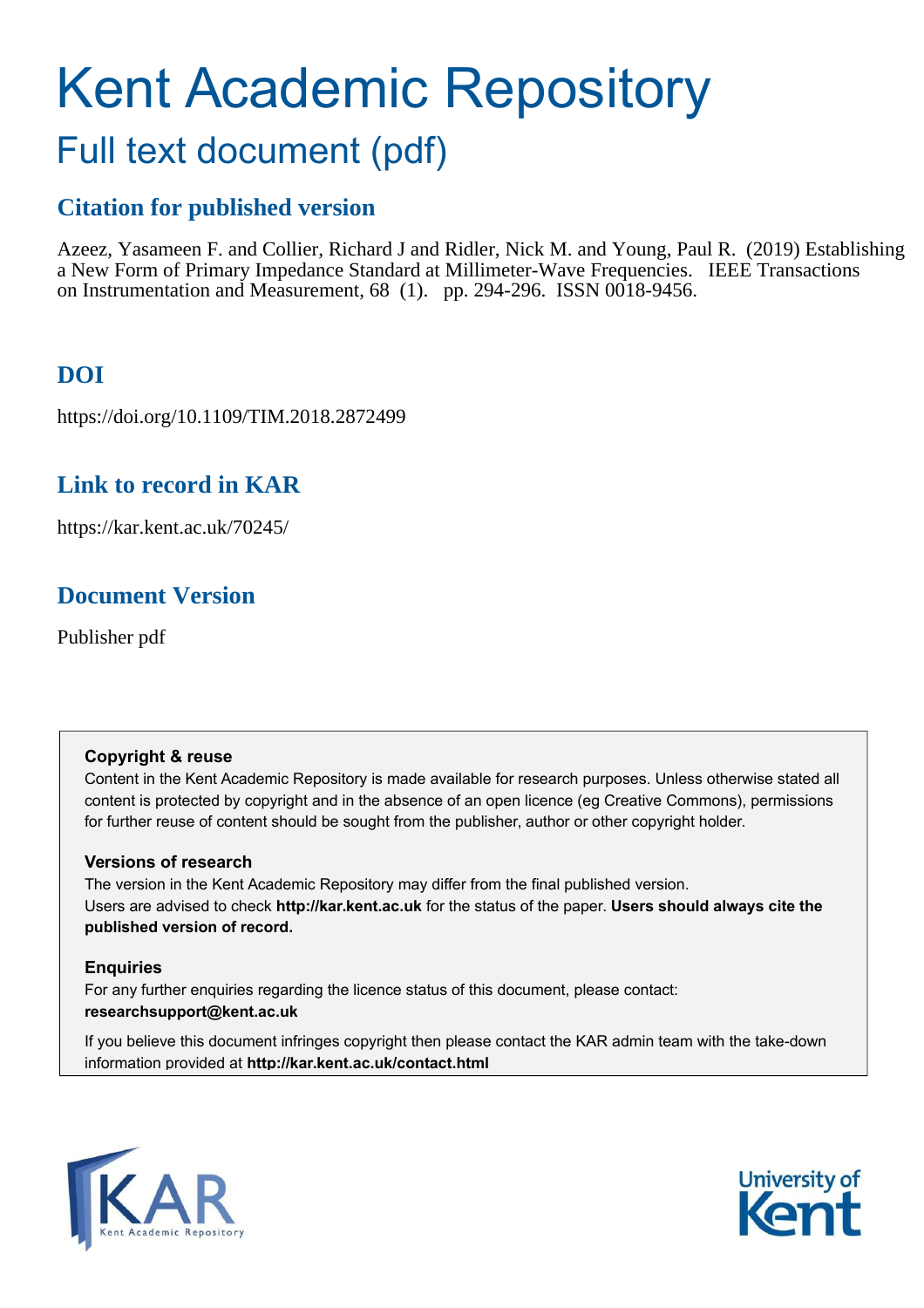## Establishing a New Form of Primary Impedance Standard at Millimeter-Wave Frequencies

Yasameen F. Azeez, Richard J. Collier, Nick M. Ridler, *Fellow, IEEE*, and Paul R. Youn[g](https://orcid.org/0000-0002-3707-2441)

*Abstract***— This paper investigates the possibility of using layers of graphene to form primary impedance standards for millimeter-wave rectangular metallic waveguide. It is shown that standards with values** of  $Y_0$ ,  $2Y_0$ , and  $3Y_0$  can be produced by a monolayer, bilayer, or trilayer of graphene, respectively, where  $Y_0$  is the characteristic admittance of **the waveguide. These standards could then be used in the calibration of vector network analyzers.**

*Index Terms***— Calibration standards, Graphene, measurement traceability, millimeter-waves, rectangular waveguide, S-parameters.**

### I. INTRODUCTION

Nearly all guided-wave measurements are defined with respect to a nominal characteristic impedance. For example, in coaxial lines, it is common to refer measurements of scattering parameters (i.e., reflection and transmission coefficients) to a 50- $\Omega$  characteristic impedance. It is therefore very important to be able to achieve accurate realizations of characteristic impedance to ensure the reliability of all subsequent, related, measurements.

For more than 50 years, the realization of characteristic impedance at microwave frequencies has been achieved using either precision air-spaced coaxial lines [1], [2], or, precision near-matched terminations [3]. During this period, these standards have been used successfully at all microwave frequencies and extended into the millimeter-wave region (to 110 GHz), using coaxial lines with outer conductor diameters as small as 1 mm [4]. However, for high millimeter-wave frequencies and above (i.e., above 110 GHz), the preferred transmission medium is rectangular metallic waveguide, which is nowadays being used for measurements at frequencies to at least 1.1 THz [5]. Although sections of precision air-filled waveguide can be used as impedance standards at these frequencies, the achievable tolerances on the critical dimensions of the waveguide (i.e., the height, width, and overall shape of the waveguide) [6] along with the difficulty in accurately aligning the waveguides during connection [7] cause these waveguides to become poorly defined standards of impedance at these frequencies [8].

This is driving the need for new forms of impedance standard at high millimeter-wave and terahertz frequencies. This paper investigates one candidate for a new form of standard, based on using layers of graphene suspended across the waveguide aperture. Sheets of monolayer, bilayer, and trilayer graphene have been investigated in order to provide different values of impedance for the electromagnetic wave in the waveguide. Since the physical properties of graphene can

Manuscript received September 05, 2018; revised September 15, 2018; accepted September 15, 2018. Date of publication October 15, 2018; date of current version December 7, 2018. The work of N. M. Ridler was supported by the National Measurement System Programme of the U.K. Government's Department for Business, Energy and Industrial Strategy. The Associate Editor coordinating the review process was Sasan Bakhtiari. *(Corresponding author: Paul R. Young.)*

Y. F. Azeez, R. J. Collier, and P. R. Young are with The University of Kent, Canterbury, CT2 7NT, U.K. (e-mail: p.r.young@kent.ac.uk-mail).

N. M. Ridler is with the National Physical Laboratory, Teddington, TW11 0LW, U.K.

Digital Object Identifier 10.1109/TIM.2018.2872499

Quartz substrate Graphene layer **WR-15 WG**  $\overline{0}$  $(b)$  $(a)$ 

Fig. 1. Measurement setup showing quartz substrate with graphene layer placed onto an open-ended WR-15 waveguide. (a) side-view. (b) top-view.

be linked to fundamental laws of nature (defined by quantum mechanics) [9], the long-term goal for this paper is to link measurements at millimeter-wave frequencies and above to these fundamental laws, providing a primary standard of impedance.

This paper describes some initial investigations into using layers of graphene as impedance standards in waveguide operating at millimeter-wave frequencies (50–75 GHz). At these frequencies, the size of the waveguide is relatively large and so is ideal for testing initial designs of impedance standards. The size scalability of waveguide is such that any designs found to work at low millimeterwave frequencies should be able to be scaled to operate at high millimeter-wave frequencies, and ultimately at terahertz frequencies.

#### II. MEASUREMENT SETUP AND DEEMBEDDING

The graphene monolayer, bilayer, and trilayer samples were supplied by graphenea and produced by chemical vapor deposition and transferred to quartz substrates by a wet transfer process. Each of the quartz substrates were 500  $\mu$ m thick and 5 mm  $\times$  5 mm wide with a 0.6-nm surface roughness. To measure the surface impedance of the graphene, the samples were placed directly at the end of an open-ended WR-15 waveguide (which operates from 50 to 75 GHz) with the graphene side touching the waveguide aperture. This setup is shown in Fig. 1.

To deembed the effect of the quartz sample and determine the admittance of the graphene surface, the following procedure was followed. First, a quartz sample with no graphene layer was placed at the end of the waveguide and measured, resulting in an S-parameter measurement  $S_{11q}$ . Second, a quartz sample with a graphene layer was placed on the waveguide resulting in a measured S-parameter  $S_{11g}$ . Finally, by assuming that the graphene layer can be modeled as a simple shunt admittance, *Y* (Fig. 2), the value of this admittance is calculated by

$$
\frac{Y}{Y_0} = \frac{Y_{\text{in}}}{Y_0} - \frac{Y_q}{Y_0} = \frac{1 - S_{11g}}{1 + S_{11g}} - \frac{1 - S_{11q}}{1 + S_{11q}}.\tag{1}
$$

This is similar to the method applied in [10]. The characteristic admittance of the waveguide,  $Y_0$ , is given by [11]

$$
Y_0 = \frac{1}{\eta_0 k_0} \sqrt{k_0^2 - \left(\frac{\pi}{a}\right)^2}.
$$
 (2)

This work is licensed under a Creative Commons Attribution 3.0 License. For more information, see http://creativecommons.org/licenses/by/3.0/

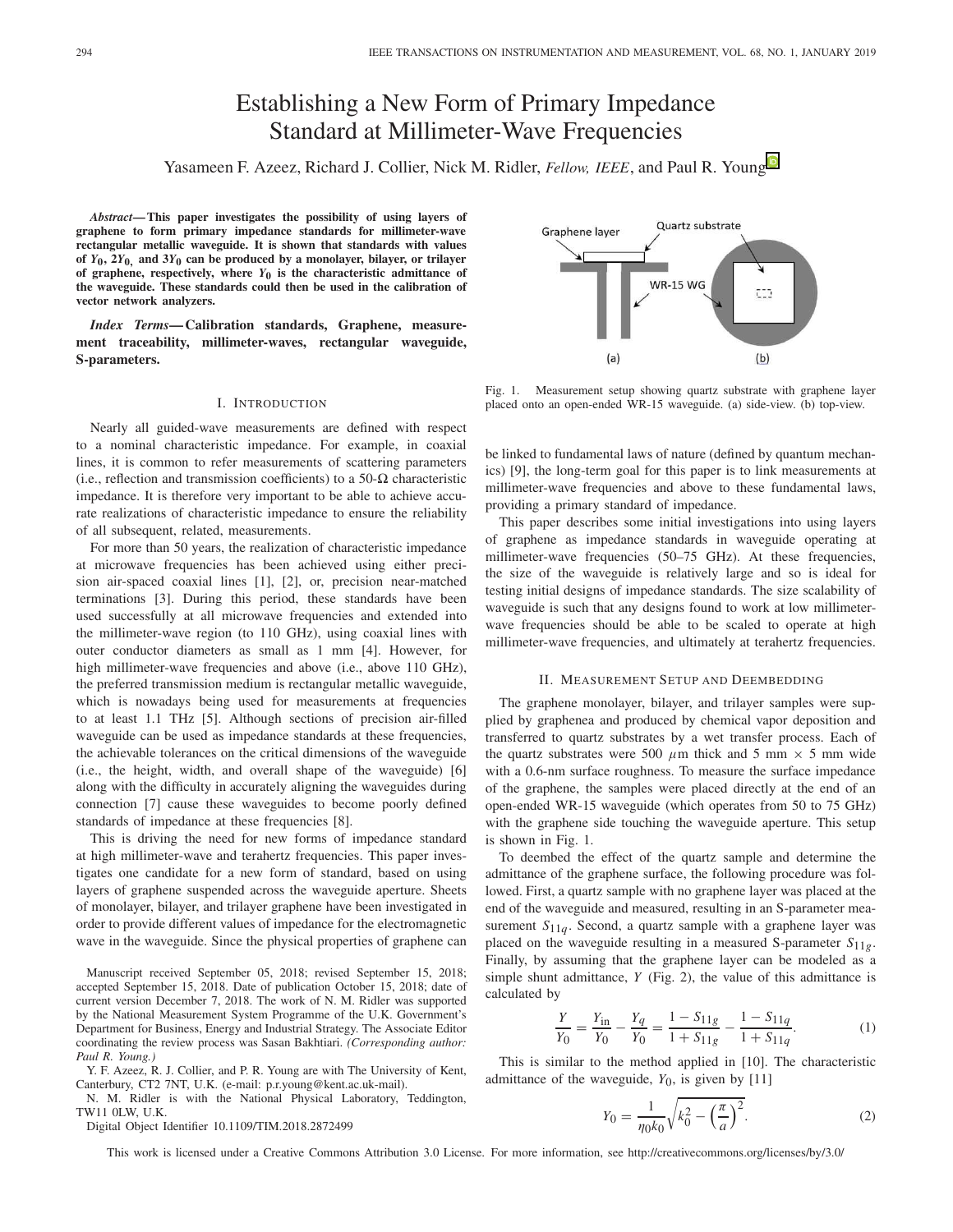

Fig. 2. Deembedding circuit.



Fig. 3. Photograph of measurement setup with quartz substrate placed on open-ended WR-15 waveguide.

Where  $\eta_0$  and  $k_0$  are the free-space wave impedance and phase constant, respectively, and *a* is the broadwall dimension of the waveguide;  $a = 3.8$  mm for WR-15.

The above-mentioned method for determining the admittance was preferred over transmission methods such as in [12] and [13] because of the relatively large thickness of the quartz substrate.

### III. MEASURED RESULTS

The measurements were performed using a Keysight Technologies PNA-X vector network analyzer (VNA) using VDI waveguide extender heads covering the frequency range 50–75 GHz. The system was calibrated using the thru reflect line calibration technique [12] using WR-15 waveguide standards. The samples were placed on the end of the waveguide aperture and were therefore measured at the reference plane established by the calibration. A photograph of the measurement setup together with a quartz sample is shown in Fig. 3.

Fig. 4 shows the measured  $S_{11}$  of the monolayer, bilayer, and trilayer samples as well as the quartz sample. In each case, the samples were measured twice to assess any repeatability issues with the attachment of the samples to the measurement system.

Fig. 5 shows the measurement results after deembedding using (1). It is shown that the monolayer, bilayer, and trilayer of graphene have a real part of admittance very close to  $Y_0$ ,  $2Y_0$  and  $3Y_0$ , respectively. Since  $Y_0$  converges to  $1/\eta_0$  over the 50–75 GHz waveguide band (2), the sheet impedance of the graphene is approximately equal to 377  $\Omega$ /sq for a single layer, and 189  $\Omega$ /sq and 126  $\Omega$ /sq for the bilayer and trilayer, respectively. This suggests that these samples could be used as calibration standards; providing a matched load standard, and reflection standards with linear magnitude 0.33 and 0.5.

The rapid reduction in the real part of the admittance above 65 GHz is attributed to resonances in the quartz substrate and is not indicative of the graphene. The wavelength in quartz at 75 GHz is



Fig. 4. Measured S-parameters. Dotted lines: repeat measurements.



Fig. 5. Deembedded value of normalized admittance for monolayer, bilayer, and trilayer graphene samples.

approximately 2 mm, and therefore there are a number of resonances that can occur in the 0.5 mm  $\times$  5 mm  $\times$  5 mm quartz sample over the 50–75-GHz band. Since the deembedding process required two measurements (one of a quartz substrate and one of a quartz substrate with graphene layer) any small differences in alignment and the geometry of the two substrates would have a much more significant effect on the deembedded admittance near a resonance. It is believed that this same effect is resulting in the rather inconsistent imaginary component of admittance shown in Fig. 5.

There are likely to be a number of practical difficulties that would need to be overcome to form reliable, repeatable, impedance standards using layers of graphene. As shown in Fig. 4, the quartz substrate has a very significant effect on the S-parameters of the structure and consequently the graphene would ideally be suspended at the end of the waveguide without the use of a quartz substrate. In practice, this would be very challenging since a monolayer of graphene is only one atom thick. However, it would be possible to use a much thinner dielectric supporting layer than the 500- $\mu$ m quartz used in this investigation. If this layer could be reduced to tens of micrometers, it would have a very small effect on the impedance of the graphene layer.

Another issue that would need to be addressed is the environmental stability of the graphene layer and the effects of repeated use.